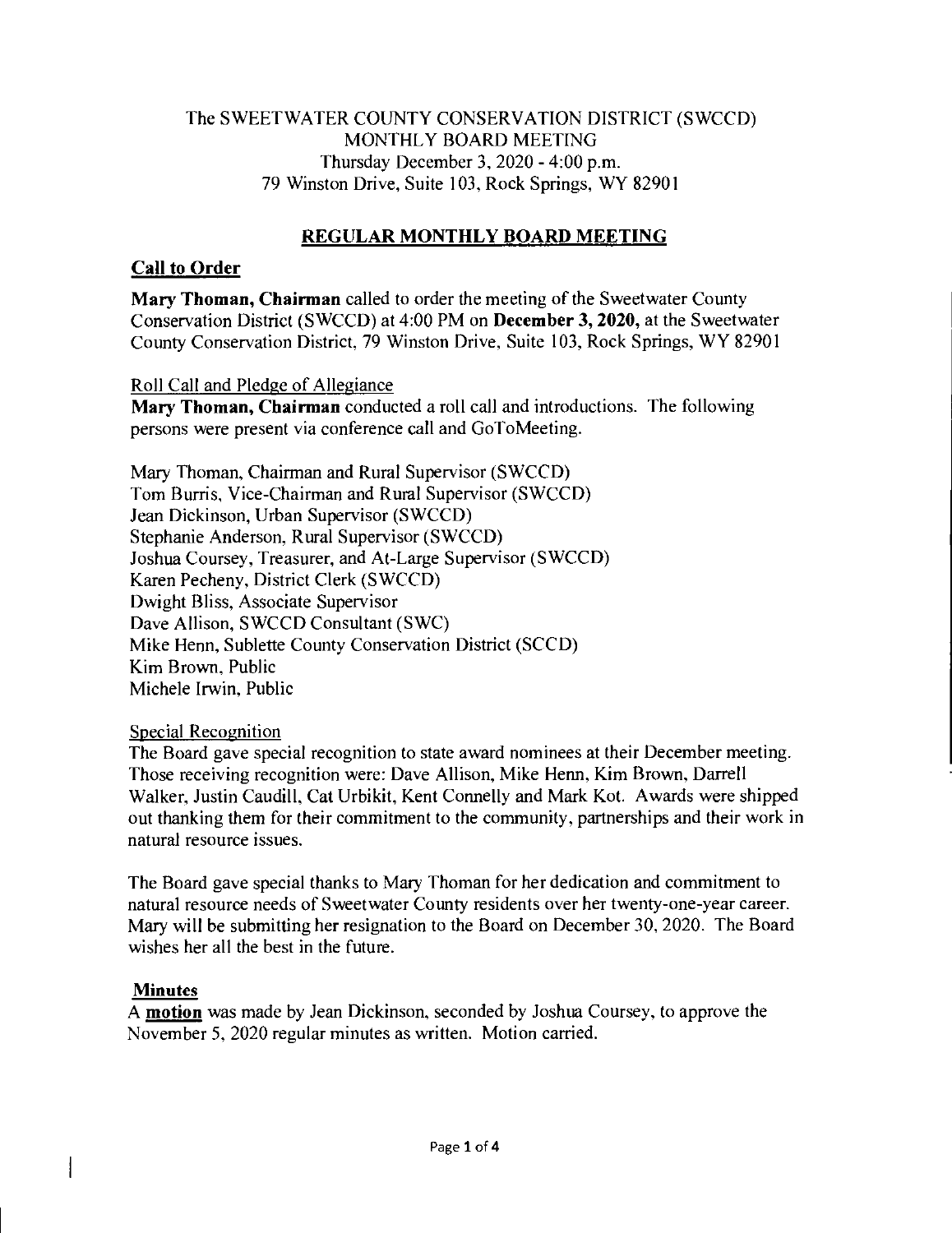### **Agenda**

A **motion** was made by Joshua Coursey, seconded by Tom Burris, to approve the agenda as presented. Motion carried.

### **Treasurer's Report**

A **motion** was made by Jean Dickinson, seconded by Tom Burris, to approve the Treasurer's Report, and pay the bills in the amount of \$11,939.04. Motion carried.

# **Unfinished Business**

# Trout Creek Assessment Report

As requested, Russ Hamilton, EDE, reviewed the report on Trout Creek and the said the report is essentially a comprehensive compilation of the results of a two-year study by WDEQ- Water Quality Division at four sites in the Trout Creek watershed inspired by findings during the 2015 Green River Basin Probabilistic Survey which showed that at least one segment of Trout Creek was physically unstable and this instability was having a detrimental effect on the benthic aquatic life.

Land & Resource Use Plan & Policy (LRUPP) sign and adopt Resolution

- The Board reviewed the Plan at a work session held earlier in the day.
- The Board made edits to the Plan for the addition of Local Work Group to the Local Resource Advisory Committee (LRAC). Mention other groups i.e., BKWAG watershed groups, and other special groups.
- Staff was directed to send the adopted plan and file the final with the Sweetwater County Clerk's office.

A **motion** was made by Tom Burris, seconded by Jean Dickinson, to sign the resolution and adopt the Plan with the addition of adding the LRAC language (page  $6 \& 16$ ) back into the plan and mention other groups such as the Bitter Creek Watershed Advisory Group, the Local Work Group, Special Watershed Committees and add any other groups that the Board might decide to form. Motion carried.

### Roads Database Presentation

On hold until further notice. Thoman will reach out to Kent Felderman.

### Watershed Based Plan

The plan is currently being reviewed at WDEQ. WDEQ will have the draft reviewed soon and then EDE will make edits and begin the approval process with WDEQ and collection of signatures etc. The grant agreement expires 12/31/20 and the final reimbursement request is due 1-30-21.

### Annual Report

 $\mathbf{\mathbf{I}}$ 

Staff is currently working on the Annual Report and will send a draft out to the Board for their review and comments. The Report is due December 30, 2020.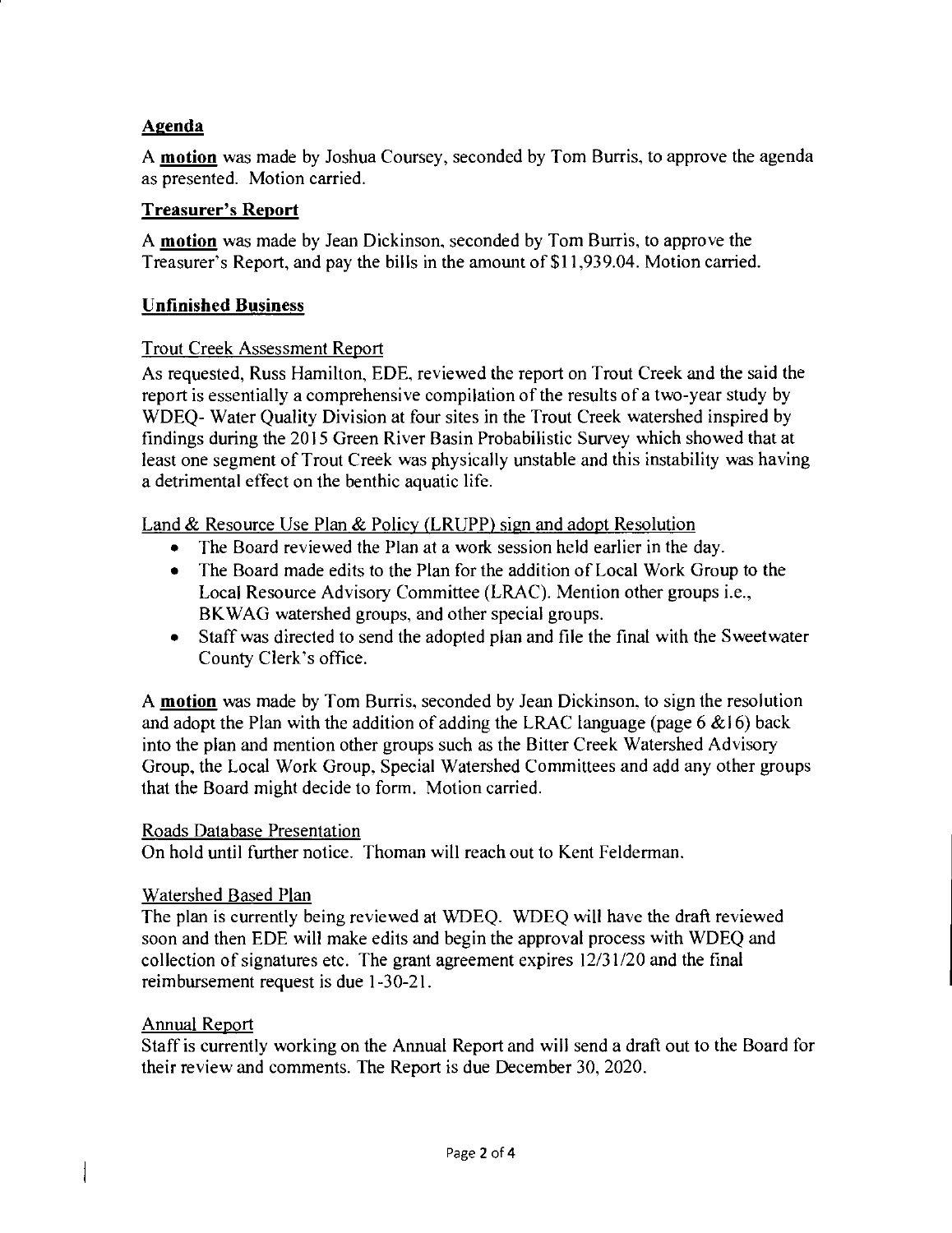# New Business

# Elected Supervisors Oath of Office

Stephanie Anderson and Tom Burris took the oath of office for the Sweetwater County Conservation District Rural Supervisor.

Staff will send a press release out to media. Anderson was requested to send a picture to the office.

# Kemmerer Field Office — Pacific Soda Trona Mine Environmental Impact Statement (EIS)

A **motion** was made by Jean Dickinson, seconded by Tom Burris, to be a cooperator on the Pacific Soda Trona Mine EIS and to designate the SWC Board of Supervisors as the primary contact and include Cody Doig as alternate. Motion carried.

# **Supervisors Reports**

# Mary Thoman

- Attended a Zoom meeting for the wild horse EIS and the next CLG meeting will be on Thursday, December 10 in Kemmerer.
- Attended the WACD Virtual Convention and a lot of discussion on the SRM emergency resolution — they adopted the resolution with some wordsmithing.
- Attended two Sweetwater County Commission zoom meetings.
- Attended a WLCI Executive Committee for Conservation Districts. Justin Caudill will help coordinate a phone call and bring forth names to replace Mary Thoman. The next Executive Committee meeting will most likely be in June 2021. Chris Wichman, Wyoming Department of Agriculture, will now be the new Chairman. Local Project Development Team will be in February or March.

### Tom Burris

- Attended the Big Sandy Watershed Meeting on the Eden Valley Irrigation District in Farson in November.
- Attended the WACD Virtual Convention via Zoom platform.
- The Board discussed a program for a controlled environment for planting cottonwoods/willows/other varieties trees for local purchase.

The SWCCD Board will submit a letter of support for the Eden Valley Irrigation District.

# Jean Dickinson

 $\overline{\phantom{a}}$ 

- Working with legal on the Wild Horse EIS and Ashley National Forest.
- Dickinson asked staff to forward the Board the emails coming from CLG regarding Terrance Manning on coal fired power plants and Climate 21.